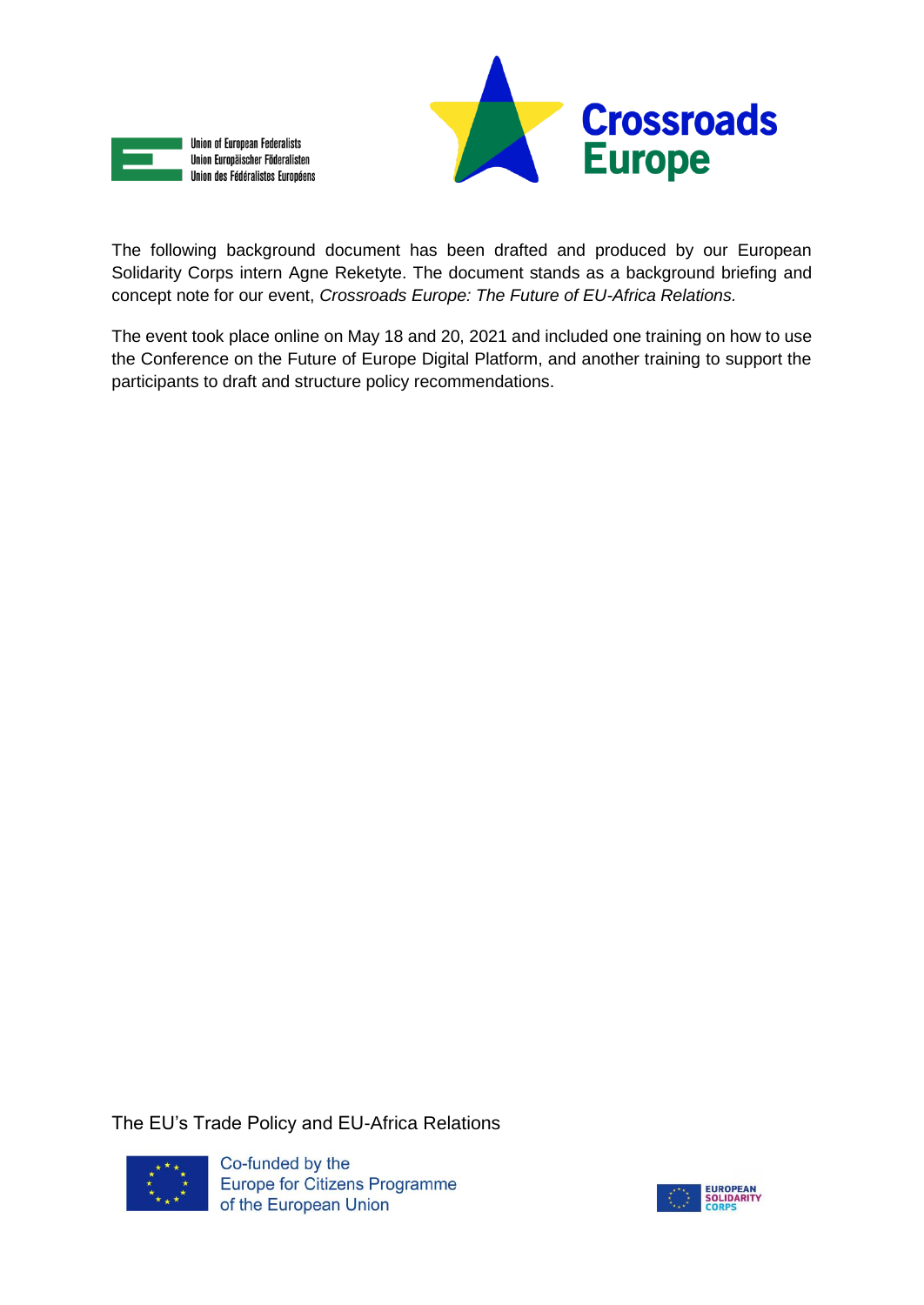



#### Introduction

Africa might seem as not the most evident partner for the EU in the global context at first, however, there have been multiple efforts and strategies in ensuring mutually useful partnerships between African and the EU's states. Ursula von der Leyen has emphasized the importance of Africa as a key partner in ensuring a prosperous and sustainable future in a global context [\(European Commission, 2020\)](https://ec.europa.eu/international-partnerships/topics/africa-eu-partnership_en). Thus, it presents the key idea of maintaining crucial relations between Africa and the European Union. According to the European Commission, this should be done by securing partnerships regarding the global issues of green transition and energy access, digital transformation, sustainable growth, and jobs, ensuring peace, security, and governance as well as working towards the issues of migration and mobility [\(European Commission, 2020\)](https://ec.europa.eu/international-partnerships/topics/africa-eu-partnership_en). Therefore, the potential to have a mutually beneficial relationship is a reasonable choice for both Africa and the EU, while it is seen as a rational choice to tackle the problems of the 21st century [\(European Commission, 2020a, p.1\).](https://eur-lex.europa.eu/legal-content/FR/TXT/?uri=CELEX:52020JC0004)

### Africa - EU Relations

Given the colonial history and imperial politics, which have dominated the last century of European - African relations, some issues might arise when it comes to the relationship and potential partnerships between European Union and Africa's states. Some might argue that the colonial relationship has persisted in a form of neocolonialism. The official languages of the states have remained to be the European colonial ones, education is mostly delivered in European and not local languages, such as French or English. Moreover, the legal systems of some African countries are based on European models. This can present us with a picture of a continuing neocolonial relationship between the two continents. However, the recent trends of mutually beneficial partnerships and objectives to work towards global goals could also suggest the colonial relationship is being put behind. For instance, the implementation of the economic partnership agreements between the EU and some African Union's countries ensure a shift from giving aid to focusing on trade and mutual economic benefits [\(European](https://ec.europa.eu/trade/policy/countries-and-regions/development/economic-partnerships/#:~:text=The%20EU%20is%20Sub-Saharan%20Africa%E2%80%99s%20second-biggest%20trading%20partner)  [Commission, 2020b\)](https://ec.europa.eu/trade/policy/countries-and-regions/development/economic-partnerships/#:~:text=The%20EU%20is%20Sub-Saharan%20Africa%E2%80%99s%20second-biggest%20trading%20partner). This demonstrates that despite the colonial heritage in Africa, the EU is working towards developing a mutual partnership instead of a continuance of imperial domination.

### One belt One Road Initiative and the triangle China - EU - Africa

Surely, the influence of China as a newly emerging global actor in politics and economics should not be missed when analyzing the EU's and Africa's relations. China's One Belt One Road transcontinental initiative seeks to ensure economic integration of different countries along the historic Silk Road [\(Ibold, n.d.](https://www.beltroad-initiative.com/belt-and-road/)) This could also make an impact on EU - Africa relations as the initiative includes some African partners, for instance, states as Tunisia, Egypt, Ethiopia [\(Belt and Road Portal, n.d\)](https://eng.yidaiyilu.gov.cn/gbjj.htm). This demonstrates the length of influence China could reach in Africa with the implementation of the project and specifically with 'the 21st Century



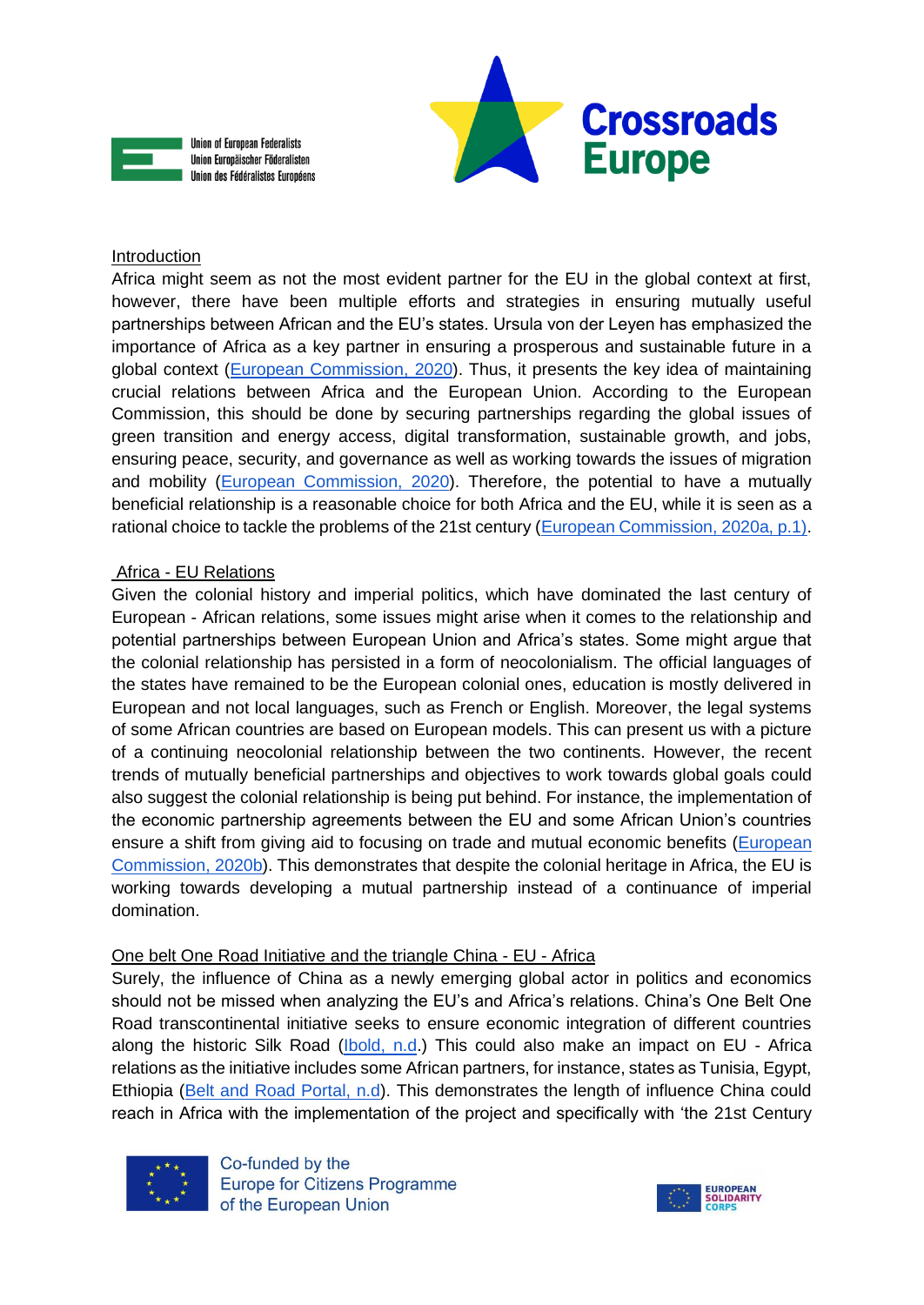



Maritime Silk Road', which connects China and Africa through the old historical maritime road, reaching different strategic locations, for instance, the Arabian Peninsula, Persian Gulf. However, the inclusion of Africa so far seems to be superficial as Africa is barely mentioned in the vision documents of 2015 for the initiative, maintaining a focus mostly on Asia and only then Europe, with no mention of African states (Demissie, Weigel and Xiaoyang, 2016, p.12). This demonstrates how the triangle of these actors might interplay and that the reach of the initiative might be limited, leaving more room for the European Union.

### Can the EU be competitive and attractive compared to China?

The EU certainly has its advantages as well as disadvantages, when considering the potential it has in comparison to China. It depends on how the EU can present itself to Africa as a worthy partner and its understanding of the mutual benefits, without leaving Africa in a neocolonial position as the weaker part of the partnership. Surely, the difficult colonial history does not help, however, the current new ideas of EU- Africa cooperation can influence trade agreements and development and certainly help towards improvement. With Africa seen to be a huge potential for the future, with the youngest population and rapid digitalization, the EU has been one of the main partners of trade in Africa. Currently, according to the former European Commissioner of Trade, it is the largest partner of the continent with more than 30 % of exports and imports happening across the EU and Africa[\(Hogan, 2020\)](https://ecdpm.org/great-insights/african-continental-free-trade-area-agreement-impact/africa-europe-trade-partnership/). This demonstrates how the EU's and Africa's partnership on trade is prosperous now, however, China is also an important partner for Africa. It comes second after the EU in terms of trade[\(Hogan, 2020\)](https://ecdpm.org/great-insights/african-continental-free-trade-area-agreement-impact/africa-europe-trade-partnership/). Considering that China has included Africa in the One Belt One Road Initiative and has plans for Africa to be a part of it, the EU could be left on the sidelines. Nevertheless, the EU is a major investor in sustainable development in Africa, so the partnership between the two is progressive and has 'positive dynamics'[\(Hogan, 2020\)](https://ecdpm.org/great-insights/african-continental-free-trade-area-agreement-impact/africa-europe-trade-partnership/). Therefore, so far the EU's position is quite strong and promising in the African continent.

### The geopolitics of vaccines in Africa

However, there is one major issue, which could become a clear obstacle for effective partnerships between the EU and Africa. The COVID-19 pandemic has heightened the problems the African continent was facing and now, the geopolitics of the vaccines has become quite complicated. The well-known Covax scheme by the World Health Organisation (WHO), aiming to provide equal access to Covid-19 vaccines, has proved to be quite inefficient. The estimates of Africa being able to reach herd immunity only by 2023 or even 2024 and the barely productive Covax scheme proves that[\(Bischof, 2021\)](https://qz.com/africa/1989935/when-will-africans-be-vaccinated-against-the-coronavirus). Therefore, this has become a hindrance in the geopolitics of Africa and towards its partnerships with the EU. While the most wealthy EU states keep great vaccine supplies, the African continent has seen ignorance and a shortage of vaccine supply from their biggest partner. Therefore, varying decisions by the EU from seeing Africa as their global partner to solve common global issues to providing more than enough vaccines for the EU member states might pose problems to



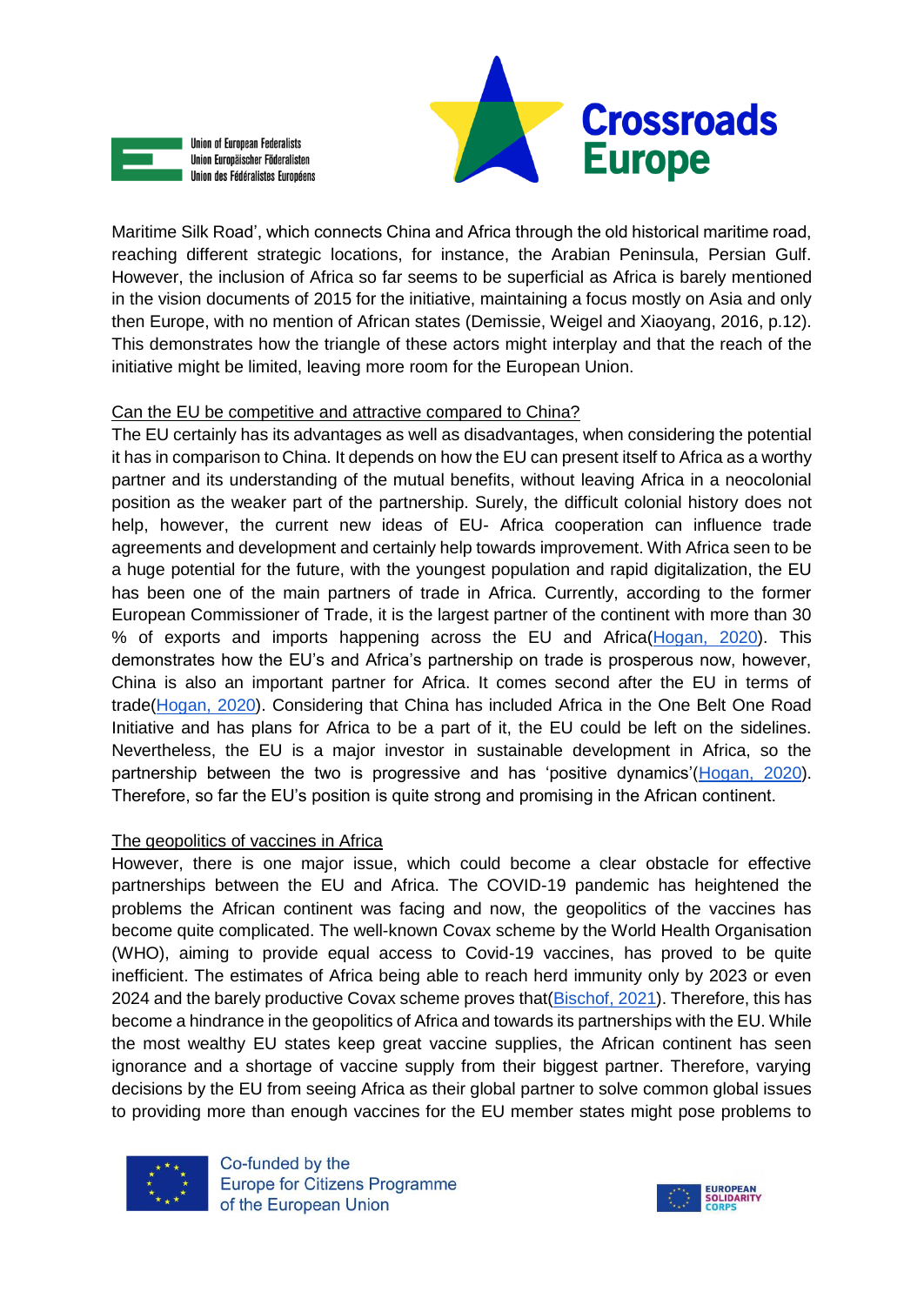



effective cooperation between Africa and the EU in the future, consequently leaving space for China to obtain power in the African continent and overtake promising EU's partnerships with Africa's states.

# **Conclusion**

Overall, addressing the important issues of the European Union's and Africa's relations with regard to their colonial past, China's potential influence in the African continent, and how these three might be connected could contribute to a better understanding of the problems facing the EU today and its partnerships in Africa. This can then offer insight and further discussion on these matters. For that, the Europa Union Deutschland has organized a series of events regarding the theme of 'Global Europe' to explore the topics of development cooperation and EU - Africa relations concerning the current issues facing Europe, such as trade and vaccine distribution.

## Sources:

Belt and Road Portal (no date) *International Cooperation.* Available at[:](https://eng.yidaiyilu.gov.cn/gbjj.htm) <https://eng.yidaiyilu.gov.cn/gbjj.htm>

Bischof, J. (2021). *Africa may not reach herd immunity against Covid-19 until 2023*. [online] Quartz Africa. Available at: [https://qz.com/africa/1989935/when-will-africans-be-vaccinated](https://qz.com/africa/1989935/when-will-africans-be-vaccinated-against-the-coronavirus/)[against-the-coronavirus/](https://qz.com/africa/1989935/when-will-africans-be-vaccinated-against-the-coronavirus/) [Accessed 21 Jun. 2021].

Demissie, A., Weigel, M. and Xiaoyang, T. (2016). *CHINA'S BELT AND ROAD INITIATIVE & ITS IMPLICATIONS FOR AFRICA*. Nairobi: WWF Kenya.

European Commission(2020). *Africa-EU Partnership*. [online] . Available at[:](https://ec.europa.eu/international-partnerships/topics/africa-eu-partnership_en) [https://ec.europa.eu/international-partnerships/topics/africa-eu-partnership\\_en](https://ec.europa.eu/international-partnerships/topics/africa-eu-partnership_en) [Accessed 14 Jun. 2021].

European Commission (2020a). *Towards a comprehensive Strategy with Africa*. [online] Available at[:](https://eur-lex.europa.eu/legal-content/FR/TXT/?uri=CELEX:52020JC0004) <https://eur-lex.europa.eu/legal-content/FR/TXT/?uri=CELEX:52020JC0004> [Accessed 14 Jun. 2021].

European Comission (2020b). *Economic partnerships*. [online] . Available at: https://ec.europa.eu/trade/policy/countries-and-regions/development/economicpartnerships/#:~:text=The%20EU%20is%20Sub-Saharan%20Africa%E2%80%99s%20second-biggest%20trading%20partner [Accessed 18 Jun. 2021].